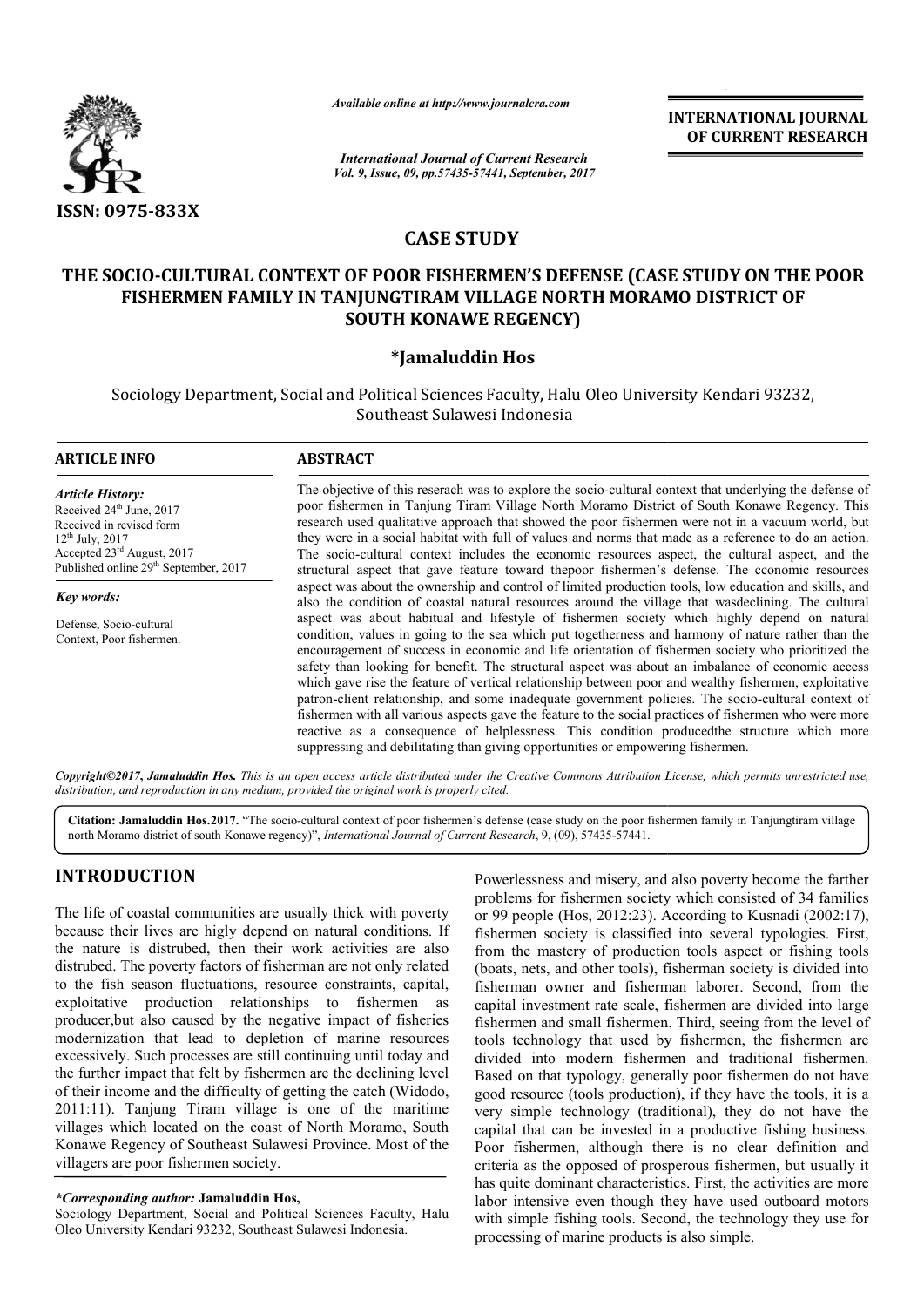Third, the level of education and skills they have is still very low. Fourth, it is about the high frequency of involvement of pre-age children and fishermen's wife in the household economic business (RatnaIndrawasih, 1993: 123-130). Every human being and society has a way to stay alive. Human works and constantly adapts to find the best strategies to stay alive. According to Scott (in Sugihardjo, 2012: 145-146), the traditional poor farmer's survival strategy is "priority/precedence safety" *(safety-first)*. For poor farmer who are socially has susceptible economic, decline or even has failure harvest will bring negative impact for the lives of their families. In this condition, farmer avoids risk and focuses on the possibility of harvest decline, not on maximizing profits". The relation with the values and norms that affect the behavior of actors, according to Koentjaraningrat (1993:5), values and norms are one of the forms of culture that serves as a behavior

that regulates, controls, and gives direction to the behavior and human actions in society. In this relation, Clifford Geertz (1992: 55) described that the role of culture in human life by affirming two things, first that the culture is best seen not as complexes of concrete patterns of behavior, such as customs, habits, traditions, but as a set of mechanisms control, namely: plans, recipes, rules, instructions to regulate the behavior. Second, the human is most depending on mechanisms control (cultural programs) to regulate their behavior. Therefore, actions even emotion such as the human nervous system is the product of culture, that is the products that created.

In line with Koentiaraningrat and Clifford, Sanapiah S. Faisal (1998: 18-19) in his research about the working culture of farmer society in Sumbawa explained that the purpose of farmers' production cannot be simplified for subsistence purposes in economic sense, since the concept of basic necessity itself is inseparable from social/cultural construction whose meaning goes beyond the notion of subsistence economically. The concept of work is a cultural phenomenon whose meaning depends on social construction and local culture and the scope is broader than economic context. Society wherever and whenever, including the fishermen society, there is always a culture that organizes the meaning and behavior of their everyday life. Culture for fishermen society is a system of ideas or cognitive system that serves as a guide of life, reference patterns of social behavior, as well as a means to interpret and sense the events that occurred in their environment. It became the focus of this research, namely the socio-cultural context that encompassed the lives of fishermen who later bring into the defense pattern. This research used the perspective of structural theory that developed by Anthony Giddens. This perspective did not see structure and agent as two dichotomous things so that social practices were born through the structural – agent dialectics, in which the structure was not in the determinant position of the individual or vice versa. Giddens stated that the main object of social science is the meeting point between the structure and the individual agent (agent) which mentioned as "social practice who is repetitive and also patterned in time and space (Herry-Priyono, 2003: 7).

Based on the paradigm of asionistic structure, structure and agent are dialectically and continuously related to the duality of structure *(duality of structure)* (Ritzer, 2004: 508). Structuralize is the link of structure with the social action. Agent and structure are interrelated and interdependent in human practice or activity. All social action requires structure and the whole structure requires social action. Therefore, the

relationship of social action to the structure cannot be explained by subordinating one of them. From the structural point of view, there are three major clusters of Giddens's main principles, namely signaling structure *(signification)*that involves symbolic schemes, meanings, mentions, and discourses; dominance structure *(domination)* that includes schemes of control over the people (politic) and things (economy); justification structure *(legitimation)* that involves the scheme of normative or legal regulation (Herry-Priyono, 2003: 24). In social practice, these three structural principles are related one another. The signification structure must always be understood in relation to domination and legitimation. Similarly, the dominance structure is always related to the signification and legitimation, and the structure of legitimation must always be associated with signification and domination.

While on the actor's side, there are three internal dimension of the actor related to the hierarchy of consciousness (Giddens, 1984: 7), namely *unconscious motivation*, *practical consciousness*, and *discursive consciousness*. Unconscious motivation is a desire that has a potential to do the direct action, but not the act itself. Practical consciousness refers to the cluster of practical knowledge that is rarely questioned and cannot always be explained. Discursive consciousness refers to the individual capacity in reflecting and giving detail explanation of his/her action. Among the three dimensions of person consciousness, practical consciousness is the key to understand the process of how various social action and practice gradually become structure, and how is the structure constrain and enable the social action/practice. Social reproduction takes place through the repetition of social practice that is rarely questionable again (Herry-Priyono, 2003: 29). Based on the above description about perspective of structural theory, the social practice of poor fisherman with the aim for their defense is seen not in the vacuum world. It is in a certain social habitat which is loaded with certain beliefs, values, and norms. In other words, it is always in a certain socio-cultural context that has been institutionalized in a society. People everywhere and whenever, they always have a culture that organizes the meaning and behavior of people in their everyday life. However, human in managing their lives is not mechanistic, but they involve subjective interpretation and judgment. Thus, the social reality of fishermen is also thick with subjective dimension. It is possible that diversity in behavior happened, including livelihood strategies in supplying their socio-economic need.

# **MATERIALS AND METHODS**

This research used qualitative approach, namely the type of research that was not only had ambition to collect data from the aspect of quantity and breadth of coverage, but also it was mainly trying to gain a deeper understanding behind the phenomenon that was recorded successfully. Referring to the concept of duality of structure, so the most important implication in this research was: observation and study focused on social practices that designed as regularity in everyday life; gave adequate attention to the aspect or dimension of a cultural aspect for understanding the beliefs system, values, and norms that are structured and enclose to the subjects of social practice; and put the actors of social practice (fishermen) as free agent and creative who constantly monitor their own thoughts and activities, and also their social and physical context. Therefore, this research was oriented for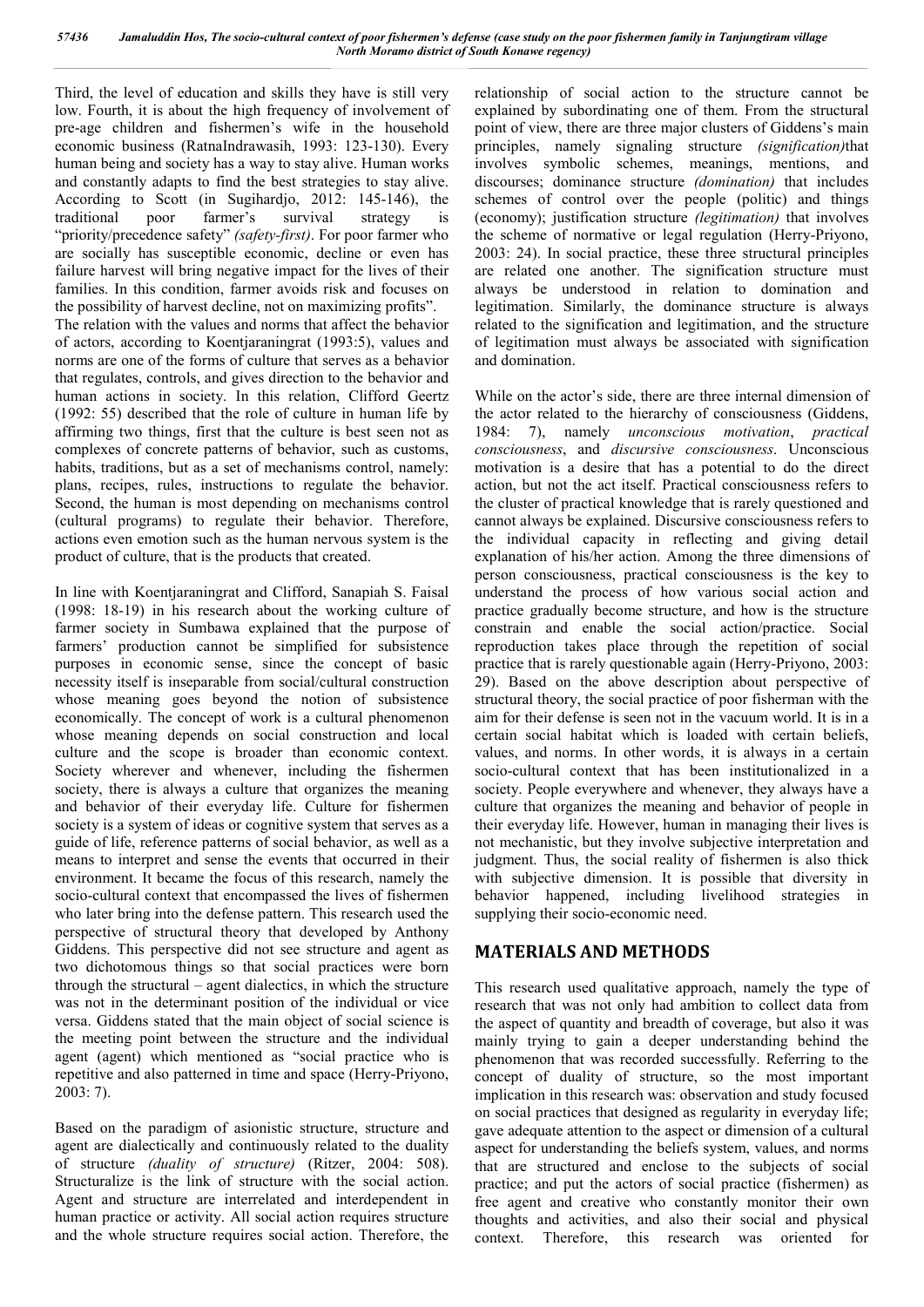understanding the defense of poor fishermen according to the *emic perspective*, in this case according to the fisherman's perspective as the subject of the cultural actor themselves. Based on this approach, the research put forward the use of data interpretation and giving meaning of analytical method (verstehen) by the own research subject toward various sociocultural condition that underlies their defense as fishermen. The main characteristic of this approach was inductive, that was based on logical procedures that began from particular proposition as a result of observation and ended with a conclusion (new knowledge) hypothesis that was general; studying people in context and situation in which they are located; understanding human behavior from their own point of view; observation and in depth interview became the technique of data collection; and researcher himself as the main instrument of the research.

### **Data Collection**

This research was conducted at TanjungTiram Village North Moramo District, South Konawe Regency of Southeast Sulawesi Province. As effort to gain a deeper understanding about socio-cultural context of poor fisherman's defense, it was done two main techniques of data collection, namely observation and in depth interview. Observation was done to the "tables of life" that expressed in social practices, habits, and expressions in their everyday life among fishermen, especially related to their livelihood strategies. In order to find out the meaning behind the "tables of life", the result of observation that required further understanding was explored by doing*in depth interview*, especially to the agent/subject of social practice itself. Testing the validity of data was done in the process of extracting data by applying data triangulation model and triangulation of data collection method, namely always checking the truth of the information from some informants and using some of data collection. So since the begging of data collection process, it did not take place in a linear, but "go and back", interactive and in a cycle. Methodologically, even this research was considered using the sample, namely it was called *snow-ball sampling* which was extracting data from various sources until the data reached the saturation of information. It meant that data collection was ended after the data obtained tent to be repetitive and there was no new things gained and has found the design of information or constant information.

### **Tabulation and Interpretation of Data**

The process of collecting and interpreting data took place equally and simultaneously during the research process. Data tabulation was the process in organizing and sorting the data into patterns, categories, and units of basic description so that the theme can be found and can be formulated the interrelated meaning that eventually raised into a substantive theory (Moleong, 1994: 103). The process of tabulation and interpretation of data applied *interactive model* that developed by Miles &Huberman (1994). Process of data collection, data reduction, data presentation and data verification was the cycle process that took place simultaneously and interact each other. Data reduction was done through a selection process, focusing on simplification, abstraction, and transformation of "rough" data that appeared from written records in the field. Data presentation was a set of arranged information that gave possibility of drawing conclusions and taking action. A conclusion/verification was an attempt to search "the meaning"

of data that recorded about patterns, explanations, possible configurations, cause and effect plot, and proposition. Data reduction, data presentation, and conclusion / verification activity were activities that interrelated before, during, and after collecting data in authentic form.

# **RESULTS AND DISCUSSIONS**

Poor fishermen family was not in a vacuum world, but they were in a certain social habitat that is full with certain beliefs, values, and norms. So, it was important to explain about sociocultural context that institutionalized in society and also influenced the livelihood strategies and socio-economic adaptation of the fisherman. The description of the sociocultural context of fishermen's defense in TanjungTiram village contained description and analysis about the aspects that affected the fishermen's lifestyle which included economic resource aspect, cultural aspect and structural aspect. Economic resource aspect was included: the ownership of production tools in term of boat, trawl, fishing-rod; production cost; level of education; skills; skill of infestation/saving; and the condition of marine nature resource where they were fishing. Cultural aspect was included: cultural value system, mentality, tradition, living habits that shaped the pattern of fishermen's behavior. While structural aspect concerned with production relationship, sharing profit, access of the resources and about the government policies related to the fishermen's economic life.

### **The Economic Resource of Fishermen**

The economic resource of fishermen here was about the ownership of the capital and production tools such as boat, fishing-rod, trawl, and also level of education and skills of fishermen in managing their production. Fishermen in TanjungTiram village were generally the traditional fishermen which did not have technical skills in developing their business which oriented to the business profit. The economic resources of fishermen in TanjungTiram village can be described as follow:

### **The Ownership of Production Tools**

The ownership of production facilities such as boat and fishing gear that required for fishing activities of the fishermen in TanjungTiram village can be divided into several groups, namely first: fishermen who had a motorized boat (katingting). Those who entered this group, some of them were equipped with their own fishing gear, there was also a fishing gear prepared by other. Most of the fishermen ever had their own fishing tools. After it was damage, they preferred to be helped by the fish collector rather than buying themselves because inadequate financial reason. Second, it was fishermen who had non-motorized boat (canoe). Third, group of fishermen who did not have either motorized or non-motorized boat. They usually went to the sea by following a big ship or by borrowing their neighbor's boat that at the time did not go to the sea. The fishermen who did not have their own production tools can be said as a fisherman who was very depended on other people. The information was obtained from the headman of village in TanjungTiram that there were fishermen who usually followed a big ship as labor during going to the sea. Besides follow other ship, fishermen who did not have a boat sometimes they borrowed their neighbor's boat that at the time did not go to the sea. Generally, production tools that owned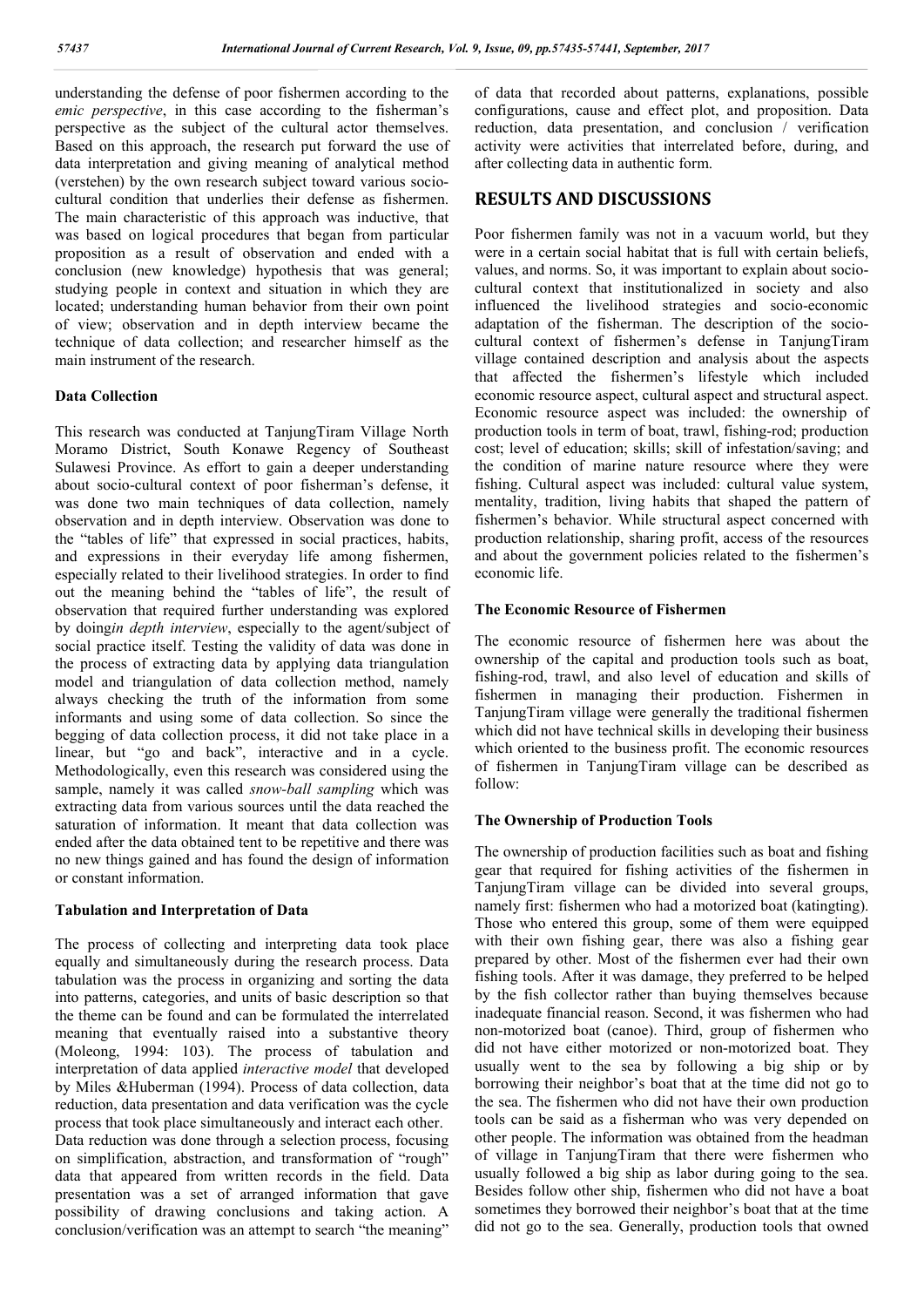by the fishermen was a small non-motorized canoe. Some of them had motorized boat *(katingting)* but it was not equipped with fishing gear. Besides that, those who had motorized boat *(katinting)* also felt the operational cost was quite expensive, especially diesel fuel oil so the capacity of them was very limited. The ownership condition of production tools was very influence toward the number of fish catch.

## **The Level of Education and Working Skills**

From the result of interview, it was found that the level education of fishermen inTanjungTiram village was low category. The highest education was only senior high school graduation, while others did not finish or graduate their senior high school, junior high school, elementary school or SR (People School). There were not finishing their elementary school and even never going to school. The low level education of fishermen had an impact on the limitation in understanding the technology and their mindset in managing the work. Their economy activity was largely undertaken on a regular basis without planning and a better future orientation. It caused the result of quality and quantity of fish catch did not improve, even it was tended to decline with the development of fishing technology controlled by the owner of capital or rich fisherman. Besides catching the fish, fishermen in TanjungTiram village was also introduced to the seaweed cultivation. However, the fishermen did not have enough skill to cultivate the seaweed so it never getsa satisfactory result. Besides that, the limited access in getting the seeds also became the major problem. They were still depended on the seed came from government support, but it was never effective because the arrival of the seeds was not appropriate with the season. Besides working activities that explained above, some fishermen also had other skills that became as a side job to support their live. Among these jobs were: stone breaker, construction labor, gold miner, and gardener. These jobs can be said do not require technical skills and more depend on physical energy. The result of working that gained was depended on healthy condition and physical strength. It was certain that the fishermen did not have technical skill that can produce a service with appropriate cost. Their working cost was highly depended on others people who need their labor.

### **Saving Skill**

Generally, informant found the difficulty to set aside their income that got from the result of fishing because it was very little, ranging from  $Rp$  40.000 –  $Rp$  50.000 each time they went to the sea. So, it was almost used to fulfill their needs in daily life, including supporting the needs of their children's school. The difficulty of saving money was caused by the working system of fishermen which not uncertain time because it was depend on the nature and weather condition. Nevertheless, some informants had a habit to set aside their income for saving. However, generally they did not come into the bank, so their habitual for saving money was only done at home or kept by their wife. In TanjungTiram village actually there was a cooperation institution, namely "Koperasi Nelayan InsanCita" but it was not running properly. The result of researcher's observation about this cooperation showed that there was no signs about this cooperation were active. The office looked like dirty that showed the place has not been occupied for a long time. By the condition of this cooperation, it was appeared that it cannot help the fishermen in their economic activities, especially in marketing of marine

products. Therefore, it was understood if the fishermen always deal with collector and middleman which economically unfavorable. Some of them had a desire to save the money even in small amount, but there was no institution to facilitate them which became the main obstacle.

### **Natural Resources Condition**

The nature condition and season fluctuation as happened inTanjungTiram village did not allow the fishermen to go to the sea during the year. Fishermen society lived in hard atmosphere which always covered with uncertainty in running their business. This condition made the location or fish catch area of fishermen became not certainty. Fishing catches location of fishermen in TanjungTiram village was spread in several locations. The locations which often became a destination for catching the fish such as: the closest location around the TanjungTiram waters that can be reached about 15 minutes from the beach, Hari Island and Bokori Island were usually taken about one hour, Wanci waters was about 5 hours and the farthest was Labengki Island in Centar Sulawesi which was taken about  $5 - 8$  hours. Commonly, the fisherman was looking for fish around the beach of TanjungTiram village which only taken one night (they went in the evening at  $06:00$ p.m. and back home around 08:00 a.m. in the morning). The fishermen who looking for fish in far-off areas were usually fisherman laborer who employed by wealthy fisherman using motorized boat and modern fishing gear. They were usually in catching location for several days (for around Wanci Waters, they usually will be there for 2 days, while around Labengki Island was about 20 days). Based on the fishermen's recognition, the condition of natural resources around TanjungTiram village decreased that had consequence to the number of their catching fish was also decrease. Regarding to the fishermen activities, people known two kinds of seasons, namely quiet season and waving season (strong wind) and two kinds of sea water condition namely high water and low water. The ideal condition of catching fish for them was in quiet season with the high water. While the high water condition with the strong wind was as afamine for them because they could not go to the sea. The low water condition with the quiet season, they still did the fishing activities but it should be cover a far distance. Similarly, the low water condition with the strong wind, they could not catch the fish in the sea but they could look for crabs and shell-fish around the beach as substitute commodity to cover the needs of their daily live.

# **The Fishermen Cultural**

Basically, this cultural aspect saw the poverty problem as a problem which arisen cause of the internal aspect of society itself that involved values or views of life and also living habits. Generally, it often said that poverty was caused by laziness, extravagant lifestyle, not thinking about the future, surrender to the situation, not have desire to the better live and other apathy attitude. In other words, poverty was the consequence of life that full of competition, so only them who had a power can escape form the poverty problems. Those who had access to the capital, knowledge, technology mastery and get information can be successful in the competition. The description of fishermen culture in TanjungTiram village was focused on three aspects, namely the habit and lifestyle of the people, the values in going to the sea, and the future orientation of life as describe below: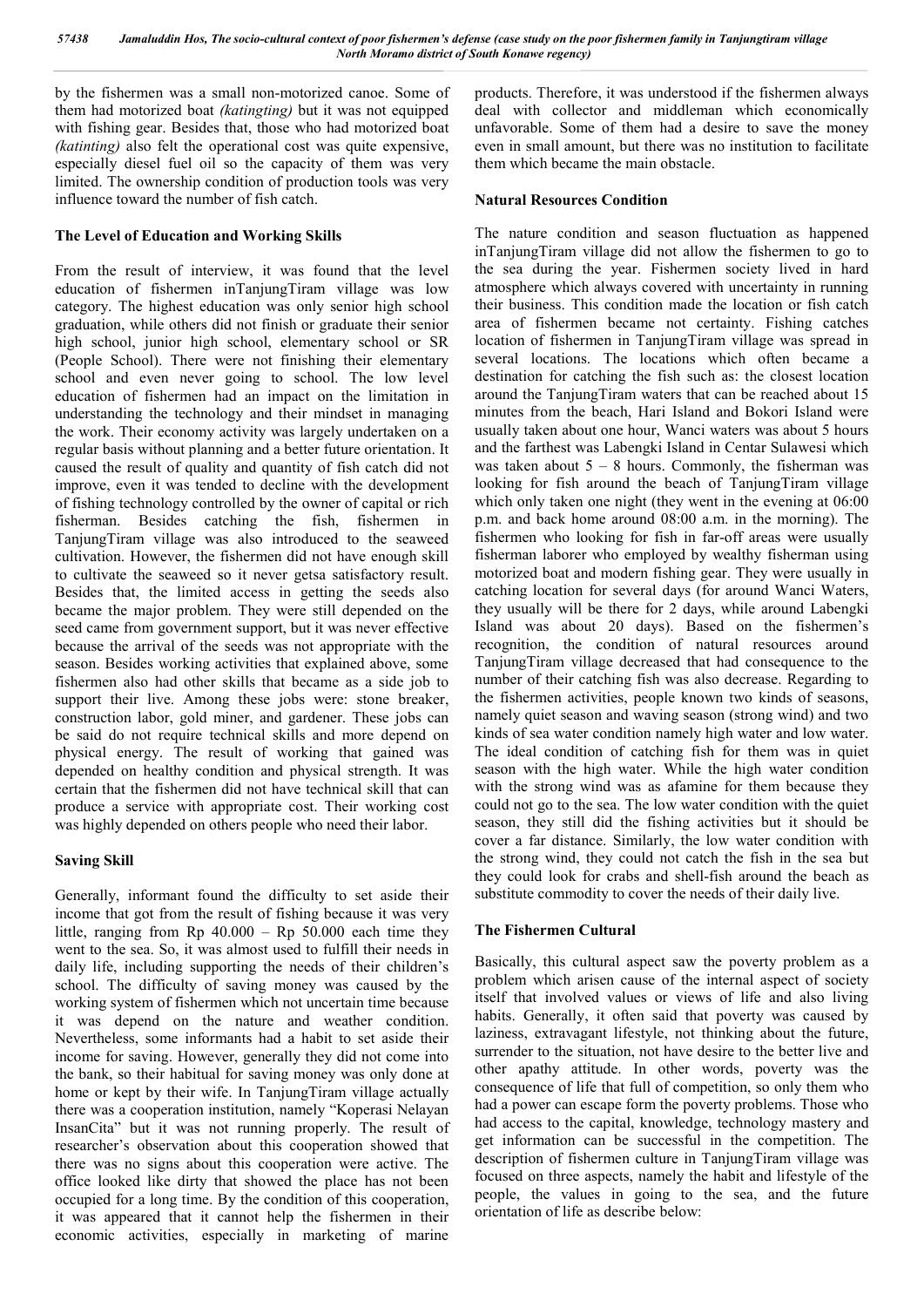**The Habit and Lifestyle of the People:** For people in TanjungTiram village, fishing activity was a livelihood that has been long time occupied by them from generation to generation as a source of livelihood. Fishermen's activities which influenced by the geographical situation, for them it were considered to be sufficient and able to support their families. Besides, local fishermen considered that the income they got from their business at the sea was no more only for the needs of their daily meals. As fishermen, their daily lives had been following their work pattern. If the weather and wave condition supported, they went to the sea at 06:00 p.m. and back home around 07:00 a.m. in the morning. After that, they slept until 12:00 p.m. then after waking up and lunch time, they usually continued their activity to repair the fishing tools until the afternoon before getting ready to go to the sea again.

Weather factor also influenced the fishermen activities in TanjungTiram village. If in the certain seasons (west and southeast wind season), it was generally the fishermen did not go to the sea.At this time, they did another activity which aimed for supporting the economic sustainability of their families. For example, there were gardening, breaking the stone, and becoming a construction worker. The habits and lifestyle of fishermen had become a routine that flows away without any planning and organizing properly to make changes for a better direction. For the fishermen society in this village, generally they assumed that the link between income with sufficiency or lack in providing the livelihood of their family was a destiny which already set by the God and must be passed. Therefore, most of the fishermen were comfortable doing their routines at home which was unfavorable and they had less effort for a better live especially for improving the quality of their own family's life. The habits and lifestyles of fishermen as describe above reflected the attitude of fatalistic life. This life attitude was very difficult to change even though having the potential and opportunity to change it. In TanjungTiram village, fishing job was not only the livelihood done by the fishermen, but also they can become the breaker stone, gardener, breed animals and so forth. However, the fishermen's economic life cannot be improved among others because their habitual activities and lifestyle which was not productive.

# **Values in Going to the Sea**

Generally, the fishermen in TanjungTiram village were traditional fishermen, which can be seen from the types of tools that they used was still traditional. Besides that, the values that grow in their life were related to their job in the marine sector which influenced by the nature condition. The hard condition of nature and cannot be conquered caused of the limitation of knowledge and technology made the fishermen tend to keep the harmony with the nature and considered the luck as a destiny that should be accepted with a graceful. They were really appreciating the customs related to the fishing in the sea which approved hereditary, although economically it was no longer guarantees their prosperity. Feeling the power of nature that cannot be conquered, they expressed the attitude of accepting the destiny and weaken their creativity and innovation to move forward. Their working activities were carried out from generation to generation, lack of awareness of saving money and lack of work planning were reflection of this attitude. The values that promote togetherness, mutual cooperation, and harmony with the nature were standing out than the values that encouraged the successful in the economic side.

The belief about the income of every human being has been determined by the God made most of them always hope and work conventionally without followed by a hard work which full of planning and calculating. Looking for income for them was aimed to fulfill the needs of their family in everyday life, and thenrest of that was the God's business. Attitudes that see everything had been arranged by God brought the hope of getting income without work hard which also then bring a consumptive lifestyle and gamble habits and also drinking.

## **Future Orientation of Life**

Living condition as fishermen for some people did not give prosperity. It was caused by the limitation of production facilities, capital or lack of income that they got. However, their cultural value orientation still continued to fulfill of their livelihood's need at this time, rather than did the change planning toward the increasing income in the future. It was demonstrated by the absence of efforts to change the way of work that had been done from generation to generation and there was no effort to improve their skills in the field they did, and also the unwillingness of them to switch their work to another even though the potential around them was available.

Some of the result of interview showed that the hope for better life in the future was in the brain of the fishermen themselves. However, their hopes were not actualized to the real life behavior in increasing their knowledge, skills, creativity and innovation, and also the awareness of saving money/ infestation. Most of the hopes were only as a "dream" with their expectation that there were people who help them like the government. So, although they had a desire for better life in the future but in the reality their attitude and work was still in contemporary orientation rather than the future orientation.

Fisherman was not interested in finding new strategies in their fishing business or other strategies outside their fishing business as a provision for the future. Although they used the famine time for working as a breaker stone (put the stones into the truck), gardener, and become a construction labor in the city, all of that were done only for getting the income to their life defense.

### **The Socio-Economic Structure of Fishermen**

**Imbalance of Economic Access:** Poor fishermen family in TanjungTiram village had a limited access toward economic resources. It was effected the dependency of poor fishermen to the fisherman who had the capital, so it bring a vertical work relationship. The owner of the capital (rich fisherman) was a place where the poor fishermen dependent on gaining the capital and necessities of their life. There were two kinds of fisherman owner of the capital. First, the owner of the capital who had production tools (boat, fishing gear, and capital) but they did not go to the sea. They rent or lend their production tools to the poor fishermen who always followed by an agreement that the catch of their fish was sold to the owner of this capital. This kind of the owner of the capital also had another job outside the field of fishery. Second, the owner of the capital who participated in fishing with the fisherman labor so that the ownership of the catch was to the owner of the capital itself and the fisherman labor got the salary. This type was called as the marine skipper.

Poor fishermen in TanjungTiram village did not have enough access toward resources waters, especially in the fish catching location which had abundant potential. It was caused by the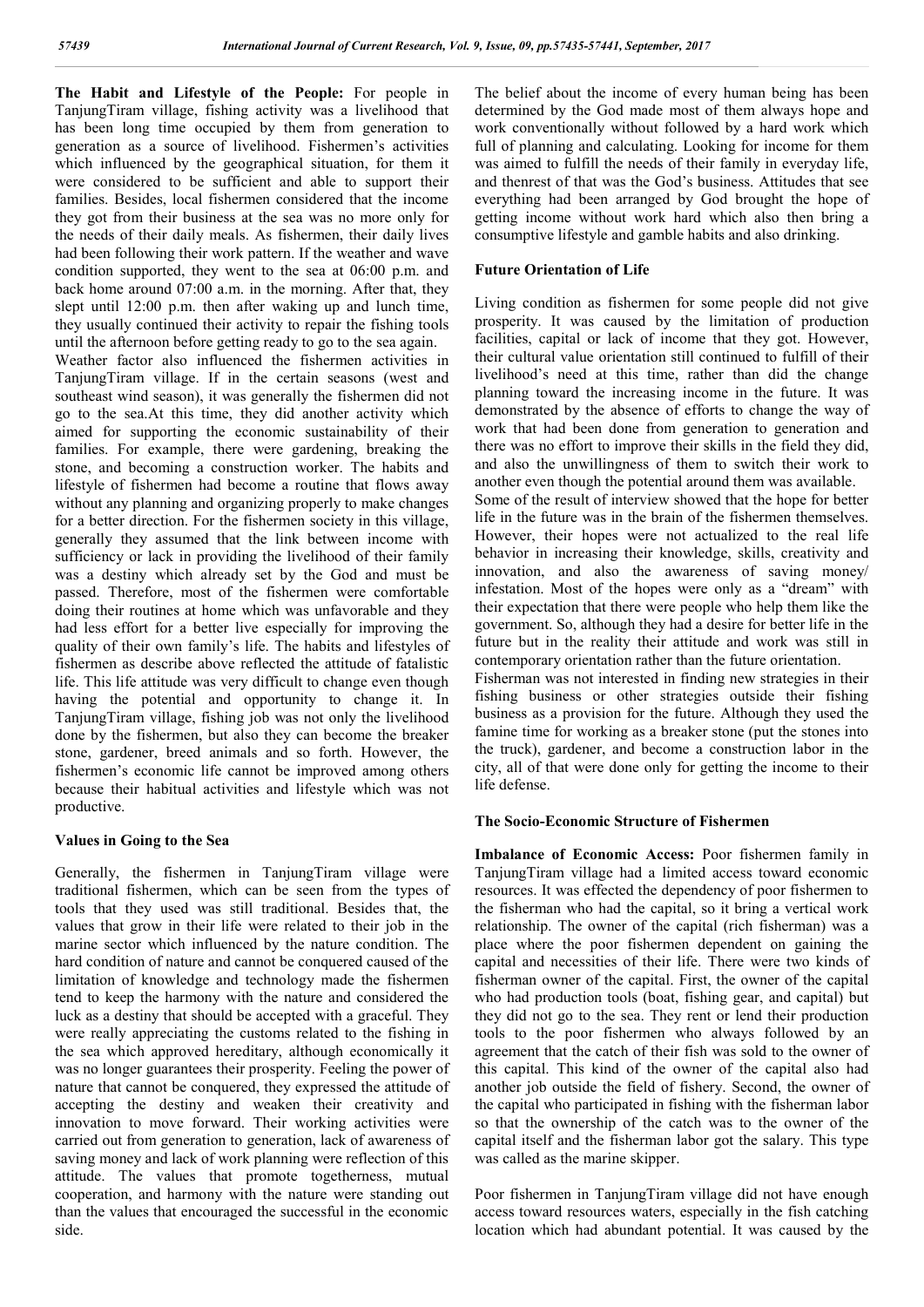limitation of production facilities such as boat and the simple fishing gears. While today, they had difficulty to get the fish in the waters around the area they lived. Similarly with the access of productive capital assistance, the fishermen were considered unable to develop their productive business because the low understanding toward supervision management and lack of technical skills that required for them. The low level of fisherman education caused the lack of understanding to the resource management and lack of management skills for business. Then, it influenced toward the limitation of accessing the economic resource. The policy of fisheries development which more oriented to the productivity for supporting national economic growth, partial and did not partial to the traditional fishermen became one of the factor fishermen's weak accesses toward the economic resources. Ineffective assistance of seaweed seeds was one of the examples of unproductive and unfavorable policies for the fishermen. The fishermen were provided with seaweed seeds which took their time, energy and mind to manage it which was finally also failed. The case of this seaweed seeds assistance was already confirmed by the local Field Agricultural Concealing (FAC)and recognized as a wrong assistance distribution. The assistance was distributed to the fishermen when the weather did not allow planting the seaweed. The distribution of this seaweed seeds was conducted in November – December, it was based on the consideration of the deadline in reporting the project budgetat the end of the year. By the end of the year, the project should be reported with budged usage. So, it was not based on the interest of beneficiaries and the effectiveness of achieving target. Another policy which less beneficial to the fishermen community in TanjungTiram village was the penetration of mine entrepreneurs who came to the village and used the fishermen as the breaker stone labor without working agreement that regulated the rights of worker clearly and the power of binding law. This condition made the worker only depend on their physical energy without health insurance and protection. Similar with their salary, it never be appointed based on the mutual agreement between the entrepreneur and the worker, but it was appointed by the entrepreneur so the working relationship that happened was more vertical where the workers tend to be exploited.

### **Exploitative Patron-client Relationship**

The social interaction of fishermen in working relationship was in the form of patron-client. Patron – client involved the relationship of an individual with the higher socioeconomic status (patron) who used his/her influence and resources to provide the protection and benefit for someone with the lower status (client). For the traditional fishermen in TanjungTiram village, patron-client relationship could be in the form of the owner of the boat – fisherman, collector/catcher – fisherman, or the owner of capital (fishing-rod, a large bow-net) / middleman – fisherman. They were also commonly called as "skipper" by the fishermen. Clients were a traditional fisherman who hanging up their live to their patron, especially when the high water happened. So, they did not allow going to the sea. During the unemployment period, usually "fisherman boss" guaranteed the daily life and families of traditional fishermen. The things that need by fishermen including fishing operational cost was also usually prepared by the middleman who can take before going to the sea and paid after coming back *(credit).* If in the fishing activities did not get many fishes, the payment will be did on the next opportunity. The easiness they got from middleman made the fishermen

"uncomfortable" brought their catch to other places, even though the price did not appropriate with the market price and was already set unilaterally by the middleman. Besides preparing money, the skipper fish also provided the fishing equipmentin the form of fishing-rod, nets, and others fishing needs that can be obtained by fishermen with the requirement that they have to bring their catching fish to the skipper fish. The relationship between the fishermen and the owner of capital/skipper was getting stronger with there was no financial institution especially formal institution that could replace the roles of the skippers fish. By the conservative method that has been applied by the financial institution, that institution will always sustain various kinds of failures in giving access to the fishermen.

## **Conclusion**

The socio-cultural context which contributed to the defense of poor fishermen in TanjungTiram village included: the limited economic resources aspect; the cultural aspect in term of lifestyle and the habitual of people who depended on the natural condition and value orientation that prioritized/preceded safety rather than finding profit; and also the structural aspect in term of the imbalance of economic access and the exploitative relationship between patron – client. Based on the perspective of structural theory, the poor fishermen's defense as a sociological reality can be understood as a result of structure or established social system and also as the result of poor fishermen's action which was autonomous and creative based on the level of consciousness, namely: *unconscious motivation, practical consciousness,* and *discursive consciousness*. The limitation of economic resources was impact toward inability of fishermen in bringing *the discursive consciousness* sufficiently which became the routine lifestyle and habitual that gradually became the structure of suppress and hinder the progress of fishermen's activities. The social practice of fishermen was more reactive as a consequence of helplessness. This condition brought the suppressing and debilitating structure rather than gave the opportunities or empowering the fishermen. The behavior of fishermen who have weak agency aspect was more directed to the *practical consciousness* and *unconscious motivation* rather than *discursive consciousness* as illustrated in the orientation of cultural values which were more dominant in the effort to fulfill the needs of their living today. If there was a discursive consciousness, it was only a reaction toward the defense live situation rather than the anticipatory attitude and behavior to make changes that lead in progress. The structural dialectic – agent of Giddens version was not running equally in the context of poor fishermen society in TanjungTiram village.

# **REFERENCES**

- Dharmawan, AH. 2007. "Sistem Penghidupan dan Nafkah Pedesaan: Pandangan Sosiologi Nafkah *(Livelihood Sociology)* Mazhab Barat dan Mazhab Bogor". Sodality: *Jurnal Transdisiplin Sosiologi, Komunikasi, dan Ekologi Manusia*. Agustus 2007: 169-192
- Faisal, Sanapiah S. 1998. *Budaya Kerja Masyarakat Petani. Kajian Strukturasionistik: Kasus Petani Sumbawa*. Ringkasan Disertasi. Program Pascasarjana UNAIR. Surabaya.
- Geertz, Clifford, 1992: *Tafsir Kebudayaan,* Terj., Francisco Budi Hardiman, Yogyakarta: Penerbit Kanisius.